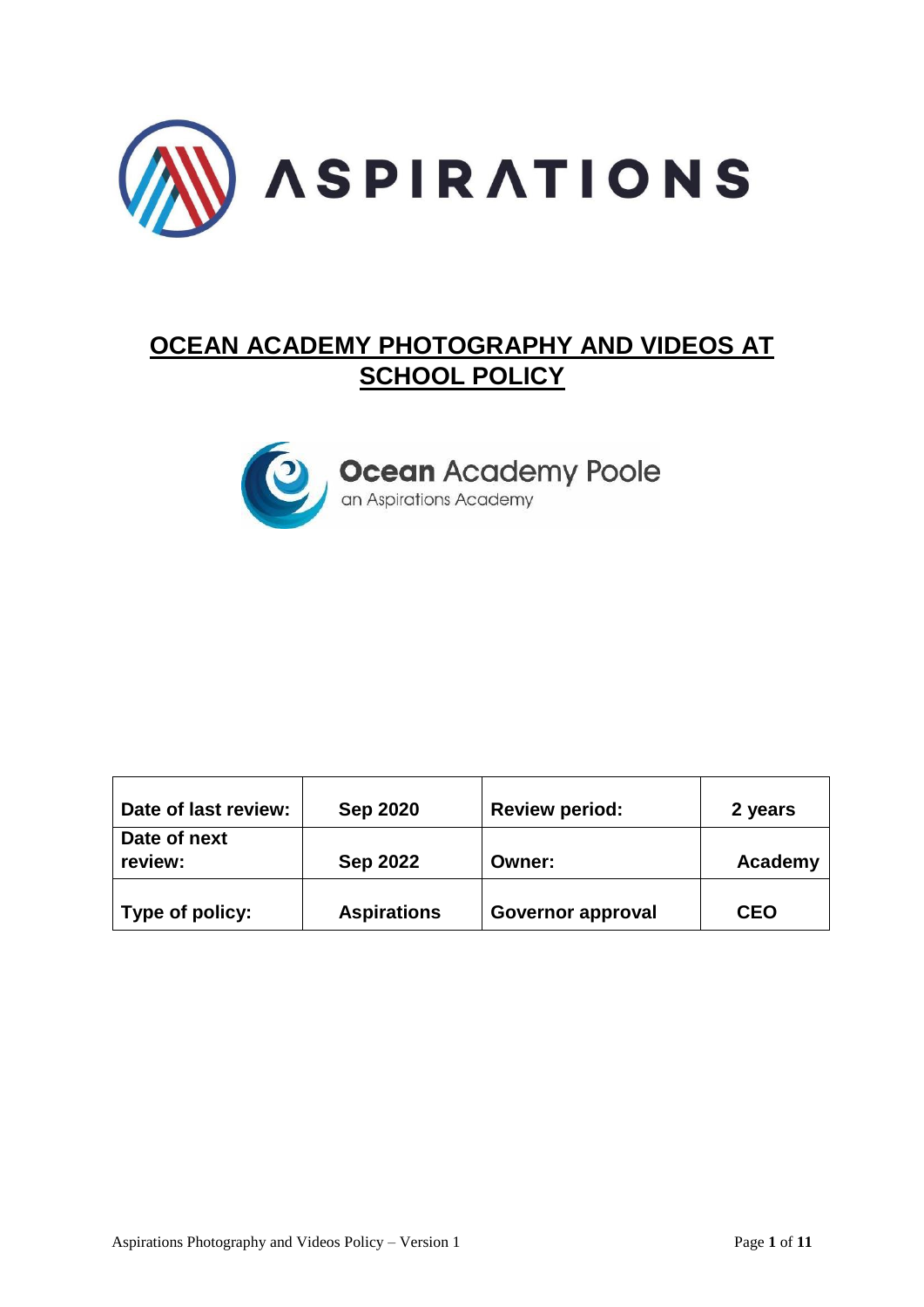## **Photography and Videos at School Policy**

#### **1. Statement of Intent**

At Ocean Academy we use imagery and videos for a variety of purposes, including prospectuses, display boards, newsletters, advertisements, educational purposes (including recording lessons for training purposes or modelling lesson expectations and showing a WAGOLL), using photos in work books, conferences and the academy and Trust websites. We understand that parents may also wish to take videos or photos of their children participating in school events for personal use. We remind parents that these images are for **personal use** and should not be put onto any form of social media. Parents should also only record their own child.

Whilst we recognise the benefits of photography and videos to our school community, we also understand that these can have significant risks for those involved. Under the legal obligations of the General Data Protection Regulation (GDPR), the school has specific responsibilities in terms of how photos and videos are taken, stored and retained. The GDPR policy can be requested from the academy office.

Ocean Academy has implemented a policy on the safe use of cameras and videos by staff and parents to reflect the protective ethos of the Trust with regard to pupils' safety.

In order to ensure that, as far as possible, the use of photography and video is used safely at all times, the policy provided below should be followed. This policy is applicable to all forms of visual media, including film, print, video, DVD and websites.

#### **2. Legal framework**

This policy has due regard to legislation, including, but not limited to, the following:

- The General Data Protection Regulation (GDPR)
- The Freedom of Information Act 2000
- The Freedom of Information and Data Protection (Appropriate Limit and Fees) Regulations 2004
- The School Standards and Framework Act 1998
- The Children Act 1989
- The Children Act 2004
- The Equality Act 2010

This policy has been created with regard to the following guidance: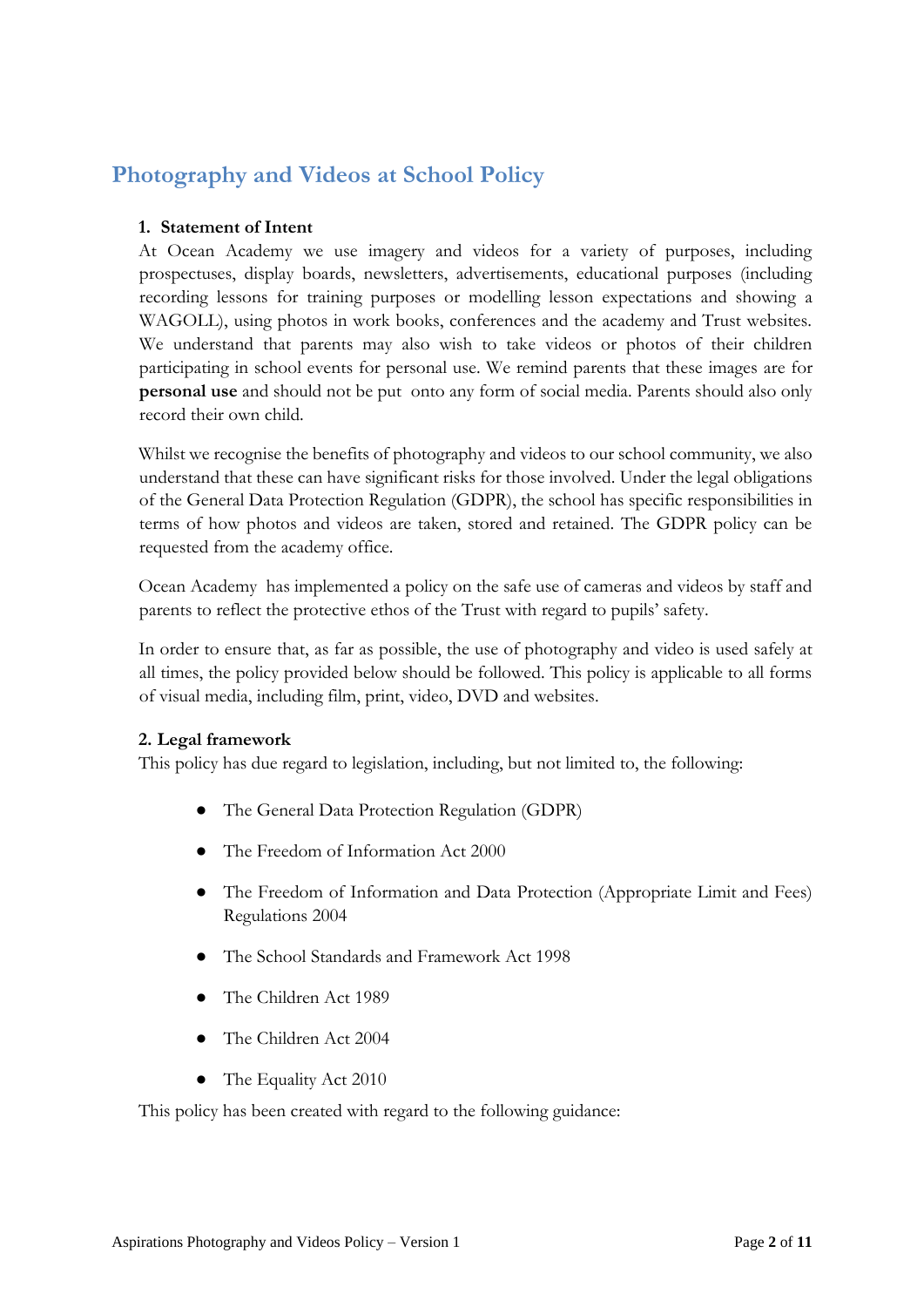- Information Commissioner's Office (2017) 'Overview of the General Data Protection Regulation (GDPR)'
- Information Commissioner's Office (2017) 'Preparing for the General Data Protection Regulation (GDPR) 12 steps to take now'

This policy also has due regard to the school's policies, including, but not limited to, the following:

- SEND Policy
- Behavioural Policy
- GDPR Data Protection Policy
- E-Safety Policy
- Safeguarding Policy

### **3. Definitions For the purpose of this policy:**

**"Personal use"** of photography and videos is defined as the use of cameras to take images and recordings of children by relatives, friends or known individuals, e.g. a parent taking a group photo of their child and their friends at an academy event. These photos and videos are only for personal use by the individual taking the photo, and are not intended to be passed on to unknown sources. The principles of the GDPR do not apply to images and videos taken for personal use.

**"Official school use"** is defined as photography and videos which are used for school purposes, e.g. for building passes. These images are likely to be stored electronically alongside other personal data. The principles of the GDPR apply to images and videos taken for official school use.

**"Media use"** is defined as photography and videos which are intended for a wide audience, e.g. photographs of children taken for a local newspaper. The principles of the GDPR apply to images and videos taken for media use.

Staff may also take photos and videos of pupils for **"educational purposes**". These are not intended for official school use, but may be used for a variety of reasons, such as academy displays, special events, training purposes, teaching effective answers or solutions / expectation, assessment and workbooks. The principles of the GDPR apply to images and videos taken for educational purposes.

#### **4. Roles and responsibilities**

The Principal is responsible for: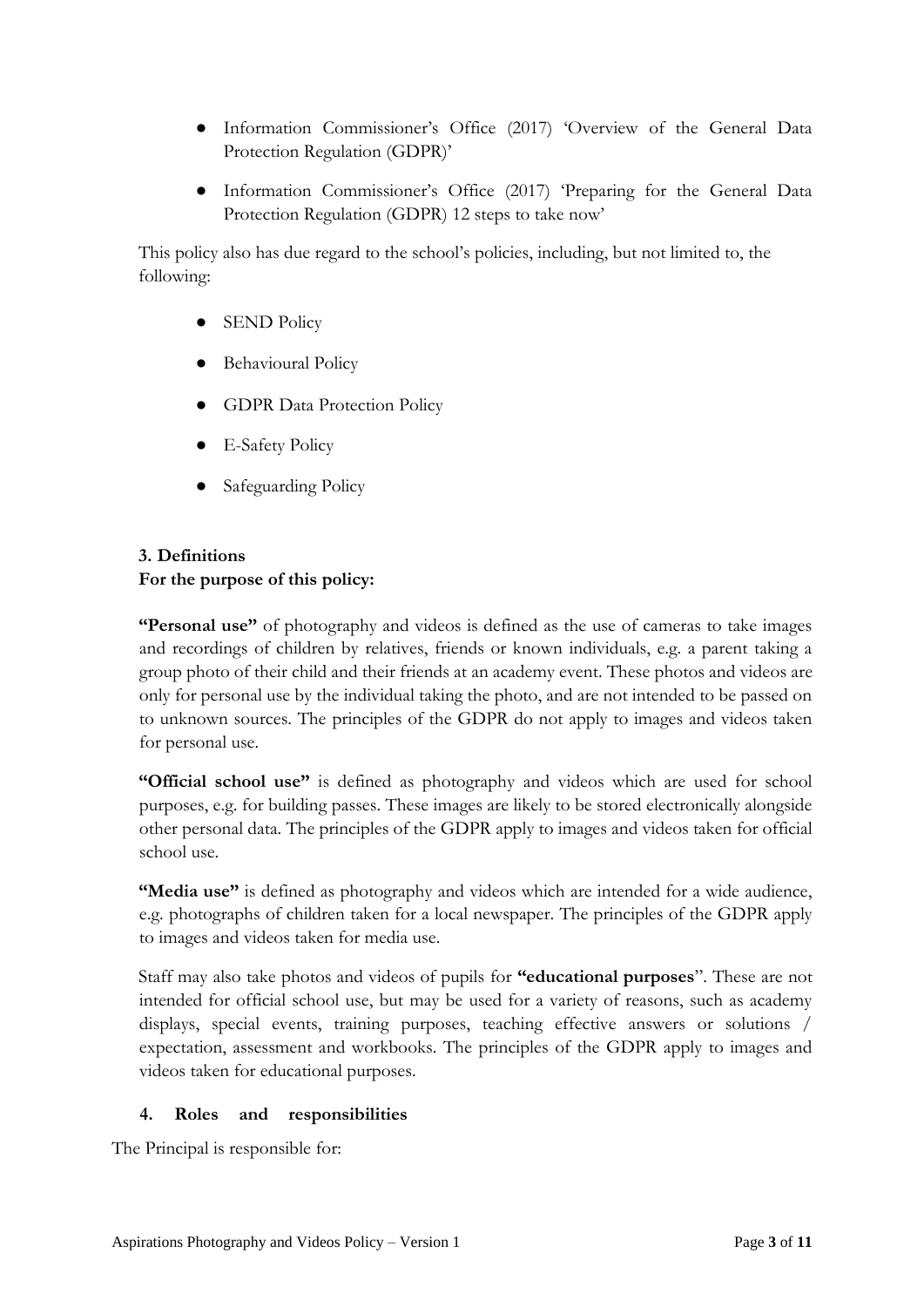- Ensuring that all photos and videos are stored and disposed of correctly, in line with the GDPR.
- Deciding whether parents are permitted to take photographs and videos during school events.
- Communicating this policy to all the relevant staff members and the wider school community, such as parents.

The Office Manager is responsible for:

- Submitting consent forms to parents on entry to the school with regards to photographs and videos being taken whilst at school.
- Checking that these forms are updated as necessary

The designated safeguarding lead (DSL) is responsible for:

- Liaising with social workers to gain consent for photography and videos of LAC pupils.
- Liaising with the data protection officer (DPO), to ensure there are no data protection breaches.
- Informing the Principal of any known changes to a pupil's security, e.g. child protection concerns, which would mean that participating in photography and video recordings would put them at significant risk.

Parents are responsible for:

- Completing the Consent Form on entry to the school.
- Informing the academy in writing where there are any changes to their consent.
- Acting in accordance with this policy.

In accordance with the Trust's requirements to have a DPO, the DPO is responsible for:

- Informing and advising the academy and its employees about their obligations to comply with the GDPR in relation to photographs and videos at school.
- Monitoring the school's compliance with the GDPR in regards to processing photographs and videos.
- Advising on data protection impact assessments in relation to photographs and videos at the academy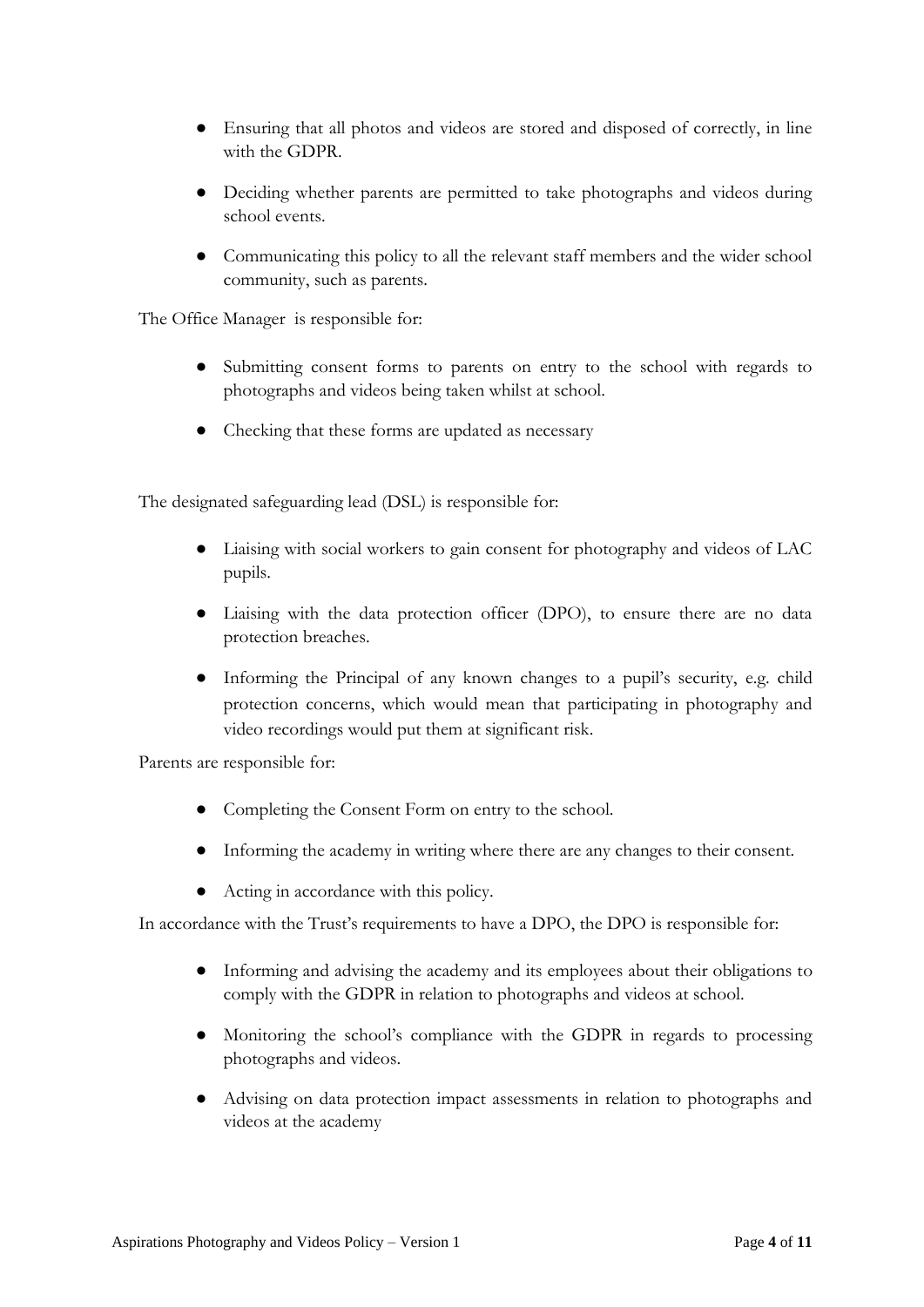- Conducting internal audits, in regards to the academy's procedures for obtaining, processing and using photographs and videos.
- Providing the required training to staff members, in relation to how the GDPR impacts photographs and videos at the academy.

#### **5. Parental consent**

The academy understands that consent must be a positive indication. It cannot be inferred from silence, inactivity or pre-ticked boxes.

Consent will only be accepted where it is freely given, specific, informed and an unambiguous indication of the individual's wishes.

Where consent is given, a record will be kept documenting how and when consent was given and last updated.

The academy ensures that consent mechanisms meet the standards of the GDPR. Where the standard of consent cannot be met, an alternative legal basis for processing the data will be found, or the processing will cease.

Where a child is under the age of 16, the consent of parents will be sought prior to the processing of their data, except where the processing is related to preventative or counselling services offered directly to a child.

If the law provides it, children as young as 13 may be permitted to provide consent to the processing of their data.

All parents will be asked to complete the Consent Form on entry to the school and reminders will be sent about keeping this information updated. the consent will determine whether or not they allow their child to participate in photographs and videos.

The Consent Form will be valid for the child's time at Ocean Academy , unless the pupil's circumstances change in any way, e.g. if their parents separate, or consent is withdrawn. Additional consent forms will be required if the pupil's circumstances change.

If there is a disagreement over consent, or if a parent does not respond to a consent request, it will be treated as if consent has not been given, and photographs and videos will not be taken or published of the pupil whose parents have not consented.

All parents are entitled to withdraw or change their consent at any time during the school year..

For any LAC pupils, or pupils who are adopted, the DSL will liaise with the pupil's social worker, carers or adoptive parents to establish where consent should be sought. Consideration will be given as to whether identification of an LAC pupil, or pupils who are adopted, would risk their security in any way.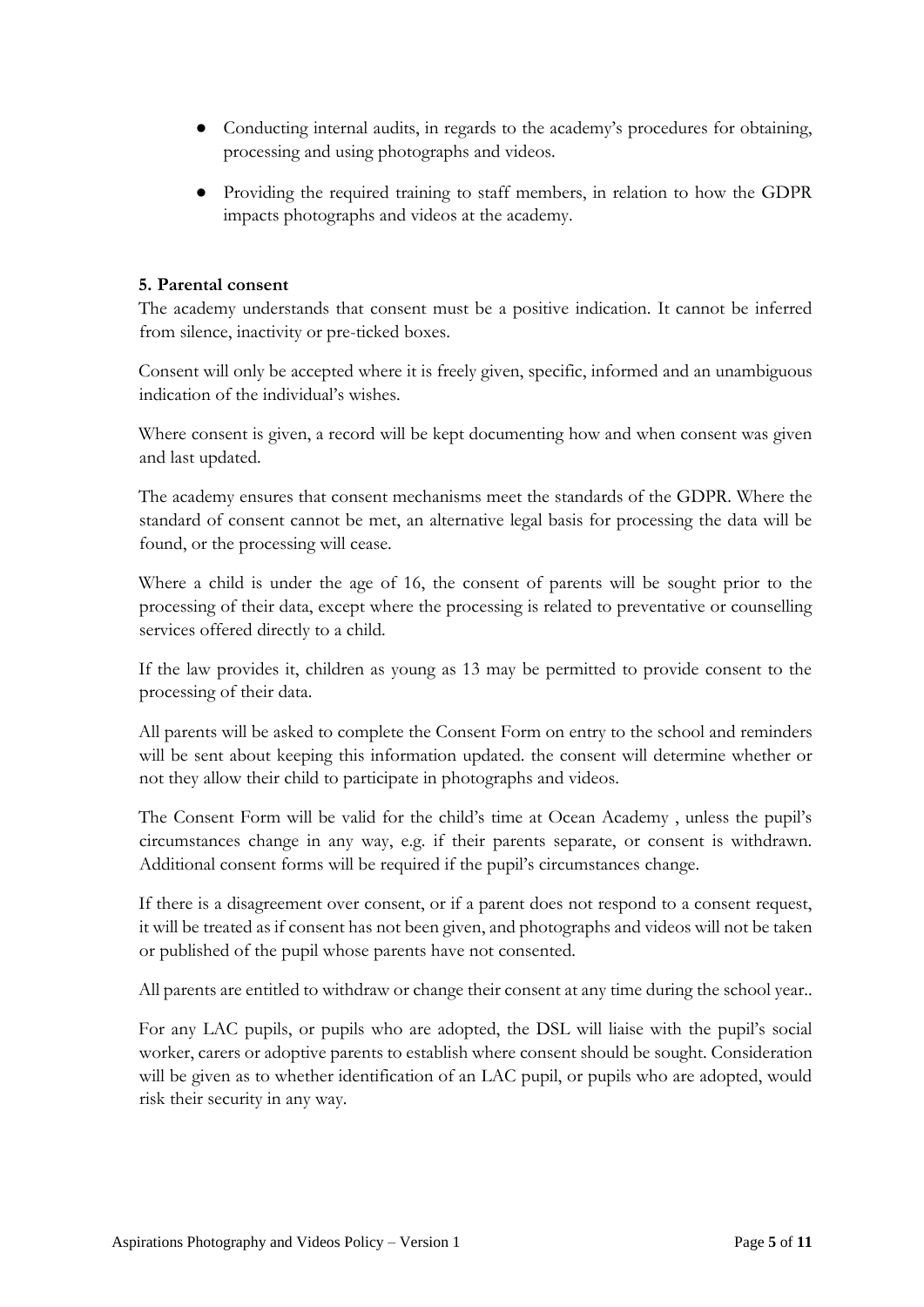Consideration will also be given to any pupils for whom child protection concerns have been raised. Should the DSL believe that taking photographs and videos of any pupils would put their security at further risk, greater care will be taken towards protecting their identity.

A list of all the names of pupils for whom consent was not given will be created by the the Office Manager and will be circulated to all staff members. This list will be updated annually and any changes made where parents have indicated a change in consent or circumstances.

If any parent withdraws or changes their consent, or the DSL reports any changes to a pupil's security risk, or there are any other changes to consent, the list will also be updated and recirculated.

#### **6. General procedures**

Photographs and videos of pupils will be carefully planned before any activity.

Where photographs and videos will involve LAC pupils, adopted pupils, or pupils for whom there are security concerns, the Principal will liaise with the DSL to determine the steps involved.

When organising photography of pupils, the Principal, as well as any other staff members involved, will consider the following:

- Can general shots of classrooms or group activities, rather than individual shots of pupils, be used to fulfil the same purpose?
- Could the camera angle be amended in any way to avoid pupils being identified?
- Will pupils be suitably dressed to be photographed and videoed?
- Will pupils of different ethnic backgrounds and abilities be included within the photographs or videos to support diversity?
- Would it be appropriate to edit the photos or videos in any way? E.g. to remove logos which may identify pupils?
- Are the photographs of the pupils completely necessary, or could alternative methods be used for the same purpose? E.g. could an article be illustrated by pupils' work rather than images.

The list of all pupils of whom photographs and videos must not be taken will be checked prior to the activity. Only pupils for whom consent has been given will be able to participate.

The staff members involved, alongside the Principal and DPO, will liaise with the DSL if any LAC pupil, adopted pupil, or a pupil for whom there are security concerns is involved.

School equipment will be used to take photographs and videos of pupils. **Staff will not** use personal devices to take photos or create films of pupils.

Staff will ensure that all pupils are suitably dressed before taking any photographs or videos.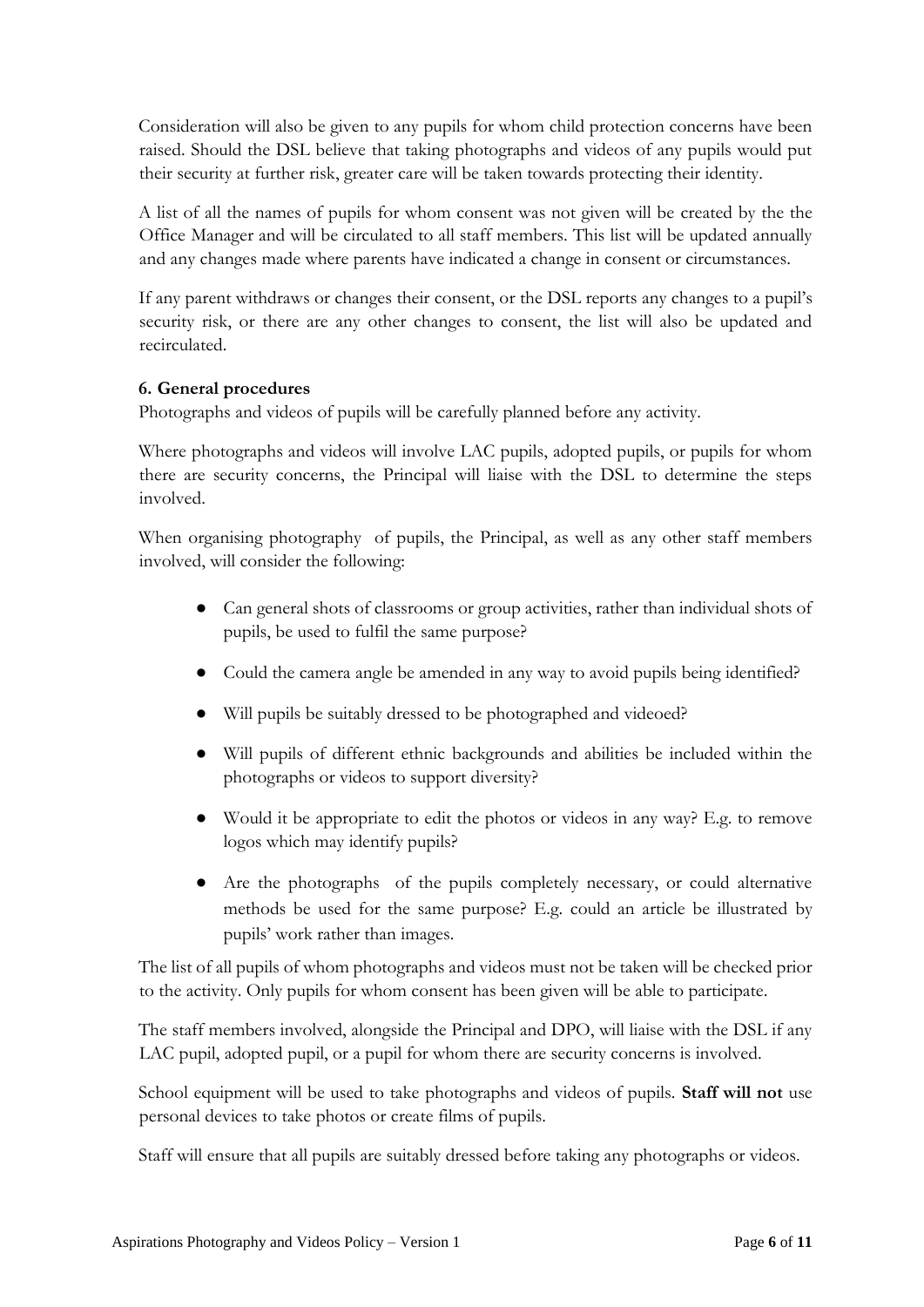Where possible, staff will avoid identifying pupils. If names are required, only first names will be used.

The school will not use images or footage of any pupil who is subject to a court order.

The school will not use photographs of children or staff members who have left the school, without appropriate consent.

Any concern relating to publication of content is to be reported to the DPO.

#### **7. Additional safeguarding procedures**

The academy understands that certain circumstances may put a pupil's security at greater risk and, thus, may mean extra precautions are required to protect their identity.

The DSL will, in known cases of a pupil who is an LAC or who has been adopted, liaise with the pupil's social worker, carers or adoptive parents to assess the needs and risks associated with the pupil.

Any measures required will be determined between the DSL, social worker, carers, DPO and adoptive parents with a view to minimise any impact on the pupil's day-to-day life. The measures implemented will be one of the following:

- Photos and videos can be taken as per usual academy procedures
- Photos and videos can be taken within school for educational purposes and official school use, e.g. on registers, but cannot be published online or in external media
- No photos or videos can be taken at any time, for any purposes

Any outcomes will be communicated to all staff members and the list outlining which pupils are not to be involved in any videos or photographs, held in the academy office, will be updated accordingly.

#### **8. School-owned devices**

Staff are encouraged to take photos and videos of pupils using school equipment; however, they may use other equipment, such as school-owned mobile devices, where the DPO has been consulted and consent has been sought from the Principal prior to the activity.

Where school-owned devices are used, images and videos will be provided to the school at the earliest opportunity, and removed from any other devices.

#### **Staff will not use their personal mobile phones, or any other personal device, to take images and videos of pupils.**

Photographs and videos taken by staff members on school visits may be used for educational purposes where consent has been gained.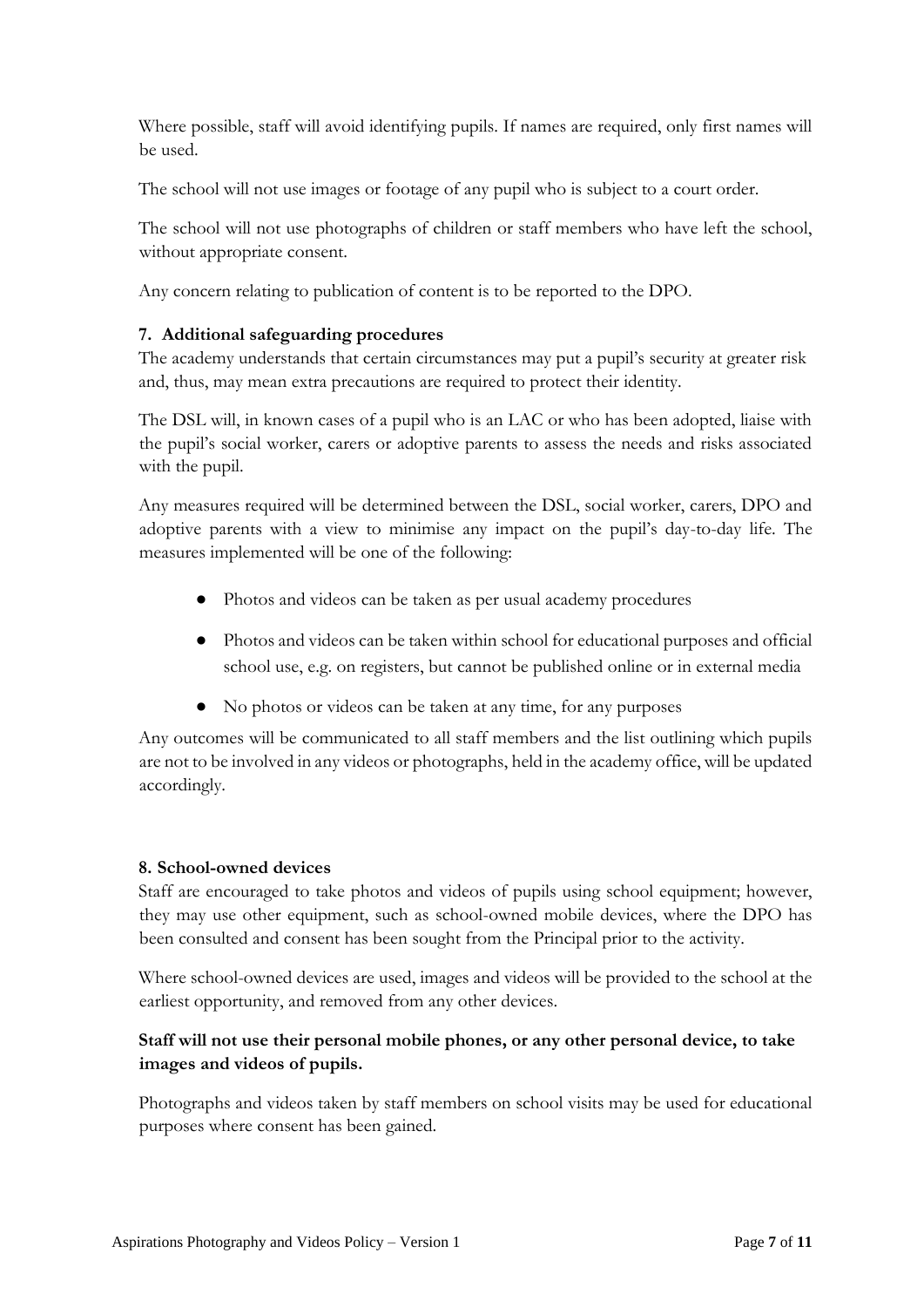Digital photographs and videos held on the academy's drive are accessible to staff only. Photographs and videos are stored in labelled files, annotated with the date, and are only identifiable by year group/class number – no names are associated with images and videos. Files are password protected, and only staff members have access to these passwords – these are updated termly to minimise the risk of access by unauthorised individuals.

#### **9. Use of a professional photographer**

If the school decides to use a professional photographer for official school photos and school events, the Principal will:

- Provide a clear brief for the photographer about what is considered appropriate, in terms of both content and behaviour.
- Issue the photographer with identification, which must be worn at all times.
- Let pupils and parents know that a photographer will be in attendance at an event and ensure they have previously provided consent to both the taking and publication of videos or photographs.
- Not allow unsupervised access to pupils or one-to-one photo sessions at events.
- Communicate to the photographer that the material may only be used for the school's own purposes and that permission has not been given to use the photographs for any other purpose.
- Ensure that the photographer will comply with the requirements set out in GDPR.
- Ensure that if another individual, such as a parent or governor, is nominated to be the photographer, they are clear that the images or videos are not used for any other anything other than the purpose indicated by the academy.

#### **10. Permissible photography and videos during school events**

If the Principal permits parents to take photographs or videos during a school event, parents will:

- Remain seated while taking photographs or videos during concerts, performances and other events.
- Minimise the use of flash photography during performances.
- In the case of all academy events, make the focus of any photographs or videos their own children.
- Avoid disturbing others in the audience or distracting pupils when taking photographs or recording video.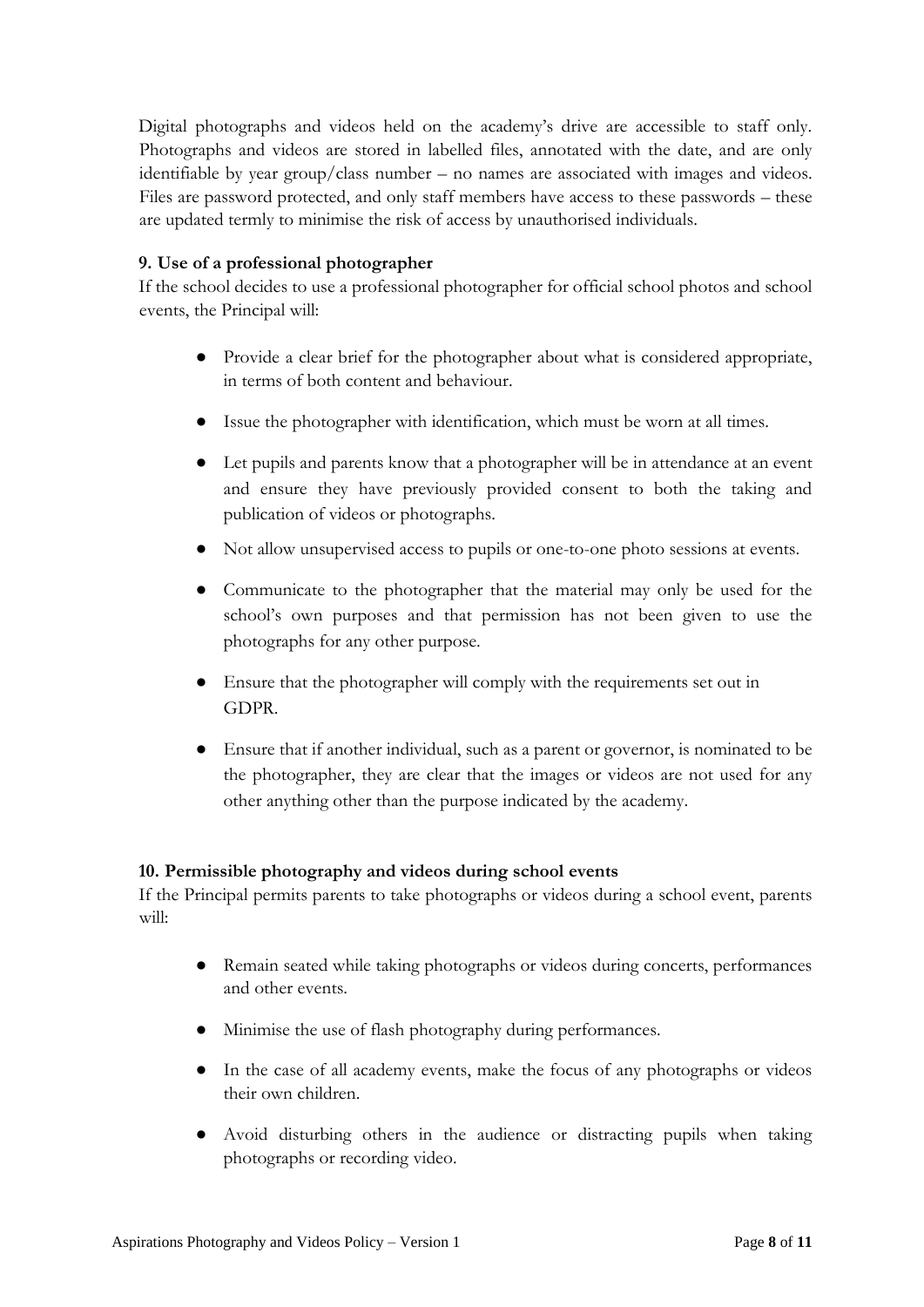- Ensure that any images and recordings taken at academy events are exclusively for personal use and are not uploaded to the internet, posted on social networking sites or openly shared in other ways.
- Refrain from taking further photographs and/or videos if and when requested to do so by staff.

#### **11. Storage and retention**

Images obtained by the academy will not be kept for longer than necessary.

Hard copies of photos and video recordings held by the academy will be annotated with the date on which they were taken and will be stored in the academy office. They will not be used other than for their original purpose, unless permission is sought from the Principal and parents of the pupils involved and the DPO has been consulted.

Paper documents will be shredded or pulped, and electronic memories scrubbed clean or destroyed, once the data should no longer be retained.

The DPO will review stored images and videos on a termly basis to ensure that all unwanted material has been deleted.

Parents must inform the academy in writing where they wish to withdraw or change their consent. If they do so, any related imagery and videos involving their children will be removed from the school drive immediately.

When a parent withdraws consent, it will not affect the use of any images or videos for which consent had already been obtained. Withdrawal of consent will only affect further processing.

Where a pupil's security risk has changed, the DSL will inform the Principal immediately. If required, any related imagery and videos involving the pupil will be removed from the school drive immediately. Hard copies will be removed by returning to their parents or by shredding, as appropriate.

Official school photos are held on the academy Management Information System (SIMS) alongside other personal information, and are retained for the length of the pupil's attendance at the academy, or longer, if necessary, e.g. due to a police investigation.

Some educational records relating to former pupils of the academy may be kept for an extended period for legal reasons, but also to enable the provision of references or academic transcripts.